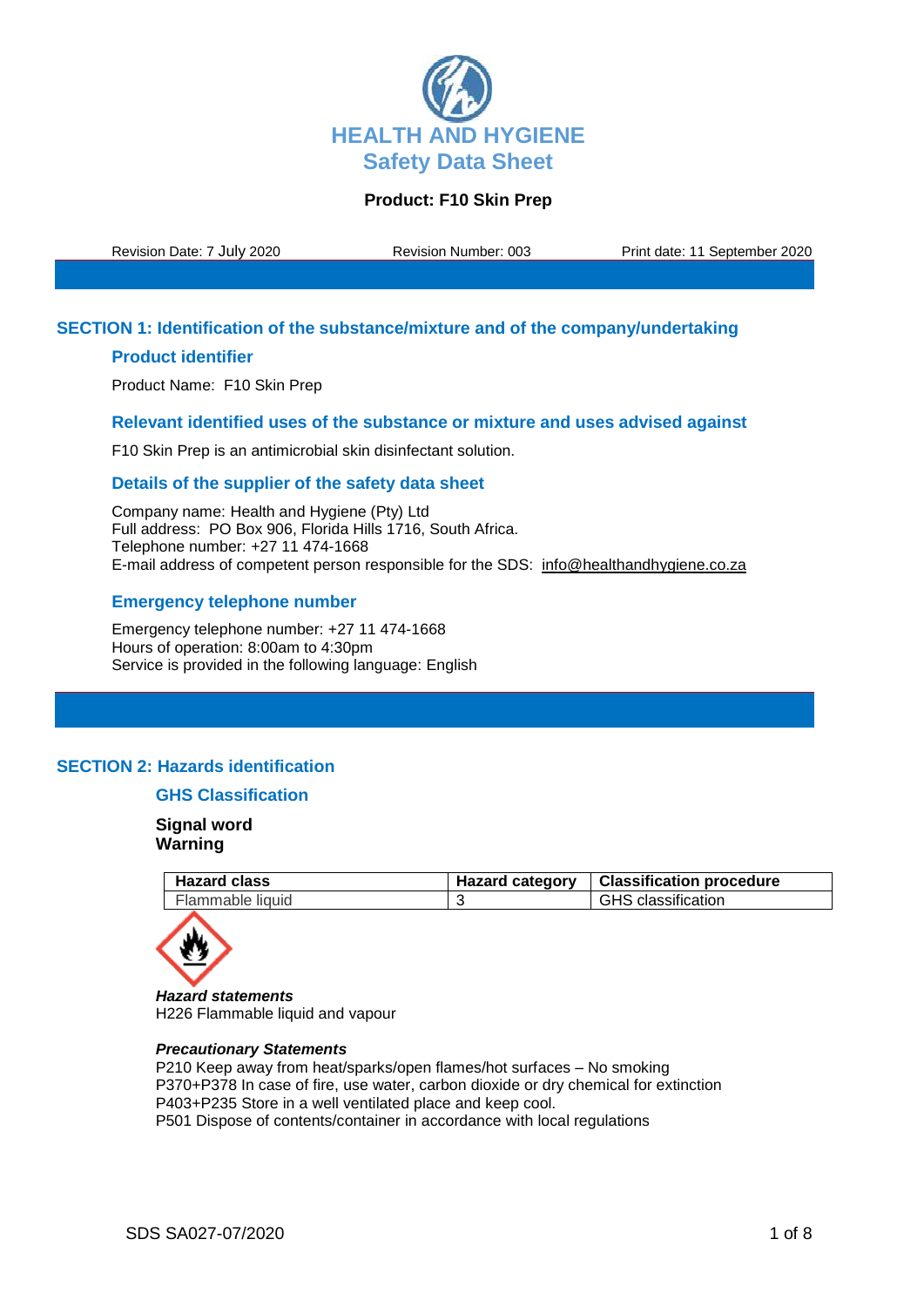

Revision Date: 7 July 2020 Revision Number: 003 Print date: 11 September 2020

# **SECTION 3: Composition/information on ingredients**

### **Ingredients**

| <b>Name</b>                                 | <b>CAS Number</b> | <b>Proportion</b> |
|---------------------------------------------|-------------------|-------------------|
| Alkyl Dimethyl Benzyl Ammonium chloride     | 68424-85-1        | $0.01 - 0.1 %$    |
| Poly(hexamethylene biguanide) Hydrochloride | 27083-27-8        | $0.001 - 0.01 %$  |
| Ethanol                                     | 64-17-6           | 10-20%            |
| Ingredients determined not to be hazardous  |                   | <b>Balance</b>    |

## **SECTION 4: First aid measures**

#### **4.1 Description of first aid measures**

#### *Following contact with eyes*

If in eyes, hold eyelids apart and flush the eyes continuously with running water. Remove contact lenses if present and easy to do. Continue flushing for at least 15 minutes, or until advised to stop by the Poisons Information Centre or a doctor, Seek medical attention.

*Following skin contact* None

*Following inhalation* None

*Following ingestion* Do not induce vomiting. Give milk or water to drink.

**Advice to Doctor** Treat symptomatically.

## **4.2. Most important symptoms and effects, both acute and delayed**

*Eyes:* None

*Skin:* None

*Inhalation***:** None

*Ingestion*: None

SDS SA027-07/2020 2 of 8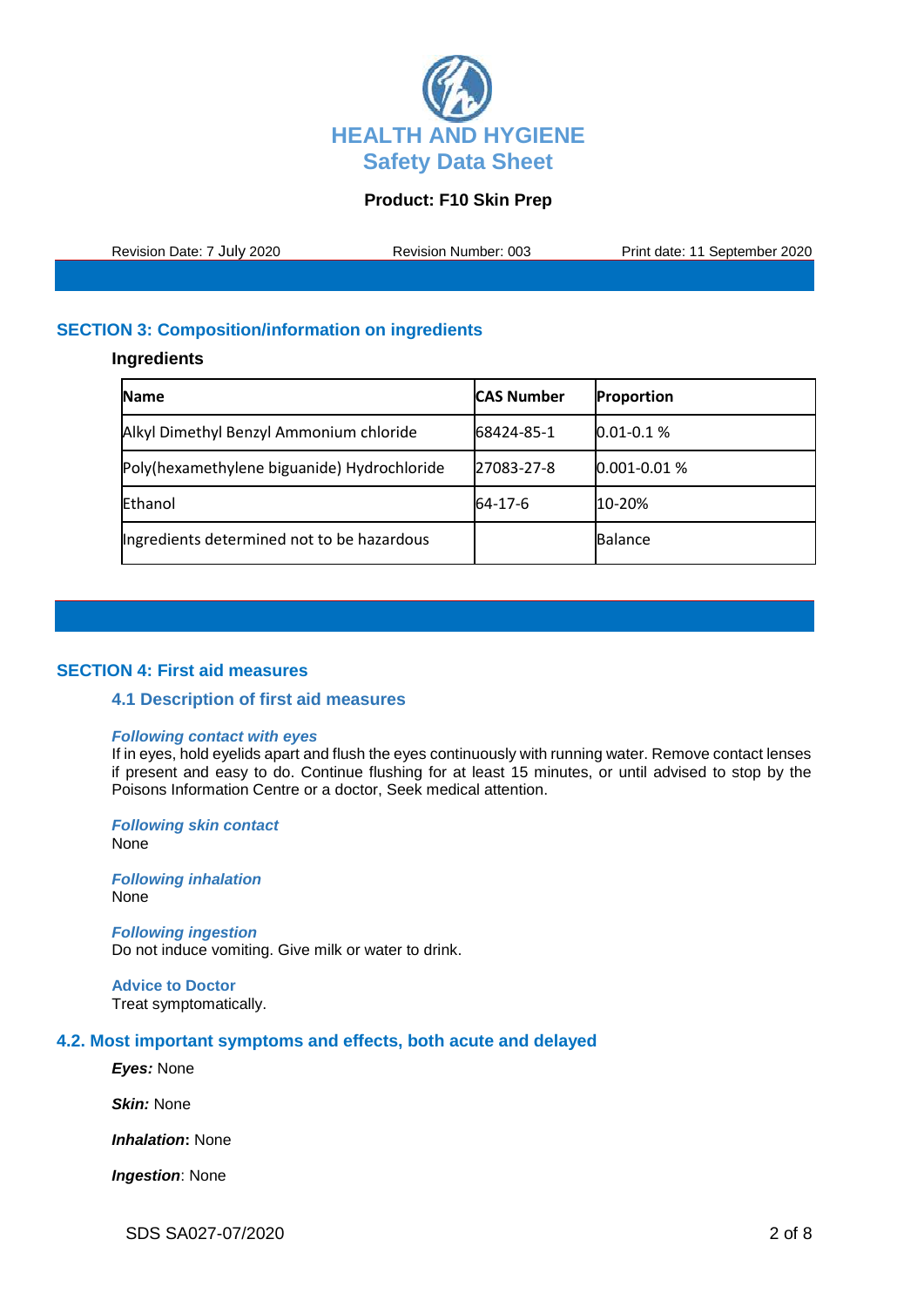

Revision Date: 7 July 2020 Revision Number: 003 Print date: 11 September 2020

*Environment:* None

**4.3. Indication of any immediate medical attention and special treatment needed** Follow First Aid Procedures.

#### **SECTION 5: Fire-fighting measures**

#### **Suitable Extinguishing media**

Chemical foam, dry chemical, carbon dioxide, or water.

**Hazards from combustion products** Flammable

#### **Specific hazards arising from the chemical**

No applicable hazards are known to be associated with this product

### **Decomposition Temperature**

Not available

### **Special protective equipment and precautions for fire fighters**

Fire fighters should wear full protective clothing and self- contained breathing apparatus (SCBA) operated in positive pressure mode. Fight fire from safe location

### **SECTION 6: Accidental release measures**

### **Personal precautions, protective equipment and emergency procedures**

Remove all sources of ignition. Ensure clean-up is conducted by trained personnel only.

### **Environmental precautions**

If contamination of sewers or waterways occurs inform the local water and waste management authorities in accordance with local regulations.

#### **Methods and materials for containment and clean up**

If possible contain the spill. Place inert absorbent material onto spillage. Collect the material and place into a suitable container. Do not dilute material but contain it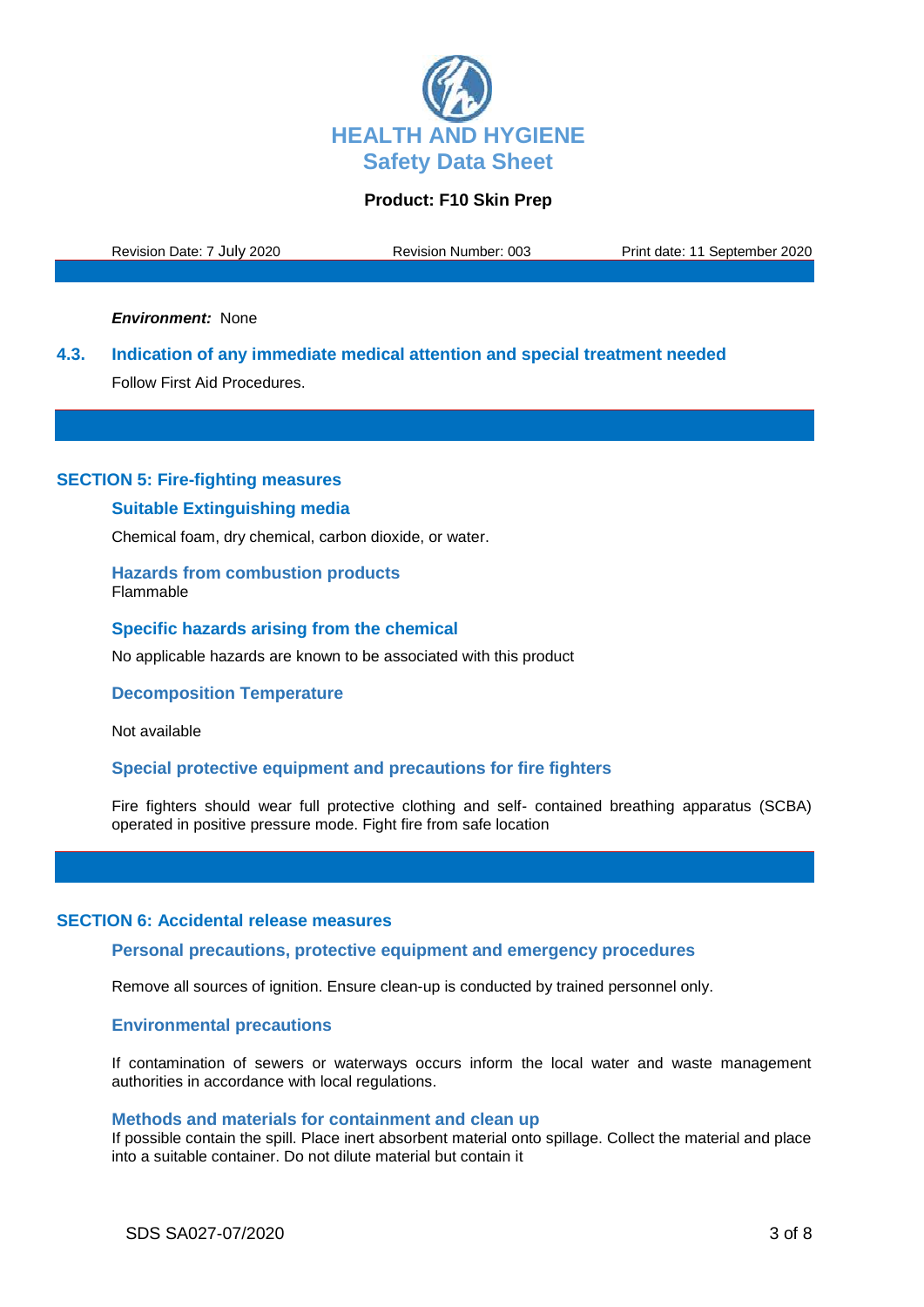

Revision Date: 7 July 2020 Revision Number: 003 Print date: 11 September 2020

## **SECTION 7: Handling and storage**

## **Precautions for safe handling**

None required

## **Conditions for safe storage, including any incompatibilities**

Store in a cool, dry, well ventilated area, out of direct sunlight. Store in suitable, labelled containers. Keep containers tightly closed. Store away from incompatible materials. Ensure that storage conditions comply with applicable local and national regulation.

## **SECTION 8: Exposure controls/personal protection**

#### **Occupational Exposure Limits:**

No exposure standards have been established for the mixture. However, over-exposure to some chemicals may result in enhancement of pre-existing adverse medical conditions and/or allergic reactions and should be kept to the least possible levels

## **Biological Limit Values**

No biological limits allocated

### **Engineering Control Measures**

No engineering controls required

#### **Respiratory Protection**

No respiratory protection required

#### **Eye Protection**

None required

### **Hand Protection**

None required.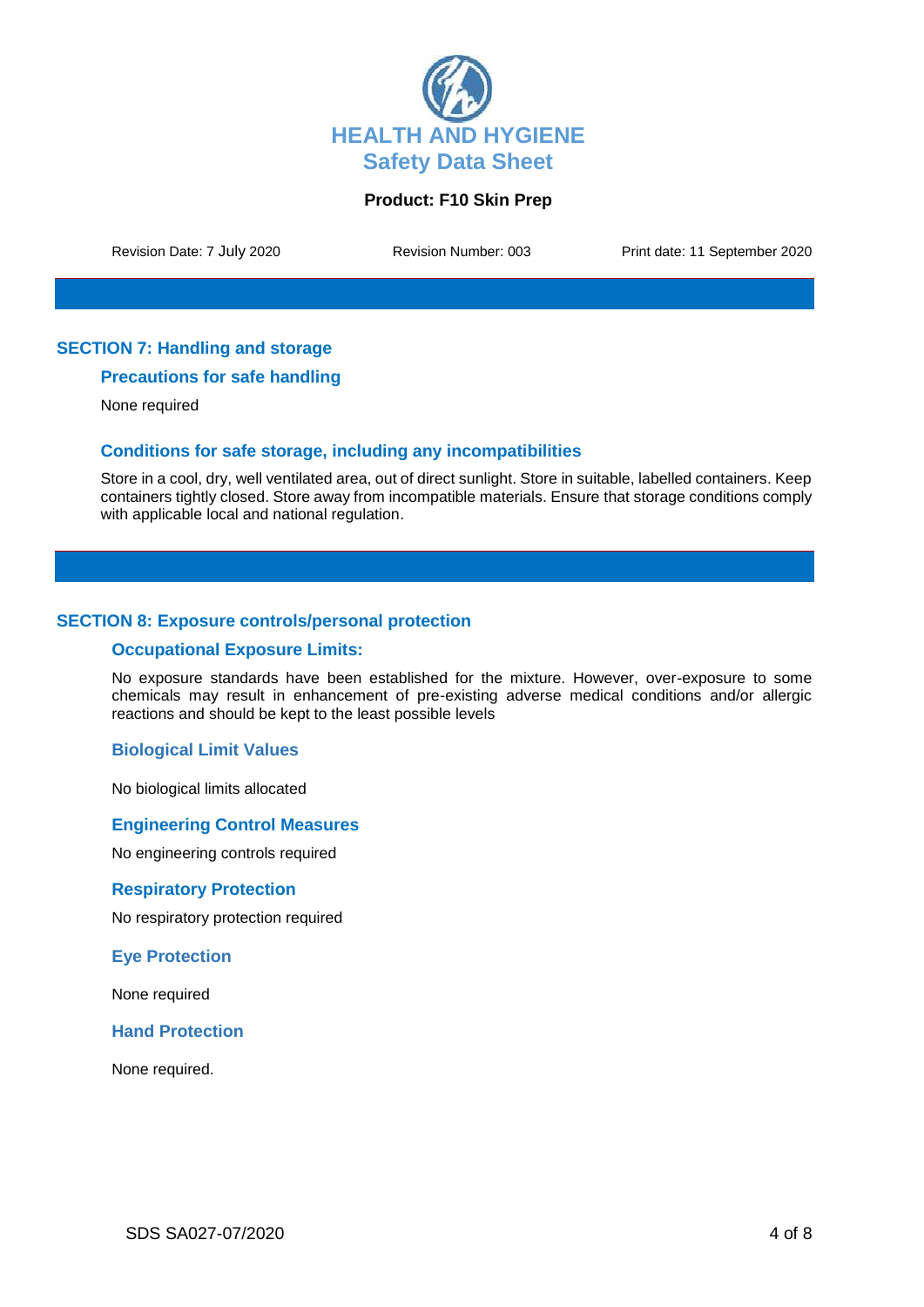

Revision Date: 7 July 2020 Revision Number: 003 Print date: 11 September 2020

## **SECTION 9: Physical and chemical properties**

## **9.1. Information on basic physical and chemical properties**

| Appearance:                  | clear, blue liquid.  |
|------------------------------|----------------------|
| Odour:                       | slight natural odour |
| Odour threshold:             | not available        |
| pH:                          | 6.5                  |
| Melting point/freezing point | not available        |
| Boiling point:               | $100^{\circ}$ C      |
| Flash point:                 | not available        |
| Evaporation rate             | not available        |
| Flammability:                | flammable            |
| Vapour pressure:             | not available        |
| Vapour density (air=1)       | not available        |
| Density:                     | 0.97                 |
| Solubility in water:         | soluble              |
| <b>Partition coefficient</b> | not known            |
| Auto-ignition temperature    | not available        |
| Decomposition temperature    | not available        |
| Viscosity                    | 5mpa                 |

## **SECTION 10: Stability and reactivity**

## **Chemical stability**

Stable under normal conditions

### **Conditions to Avoid**

Do not mix with soaps and other chemicals.

**Incompatible materials** Anionic detergents / chemicals.

**Hazardous Decomposition Products** Not available

**Possibility of hazardous reactions** Not available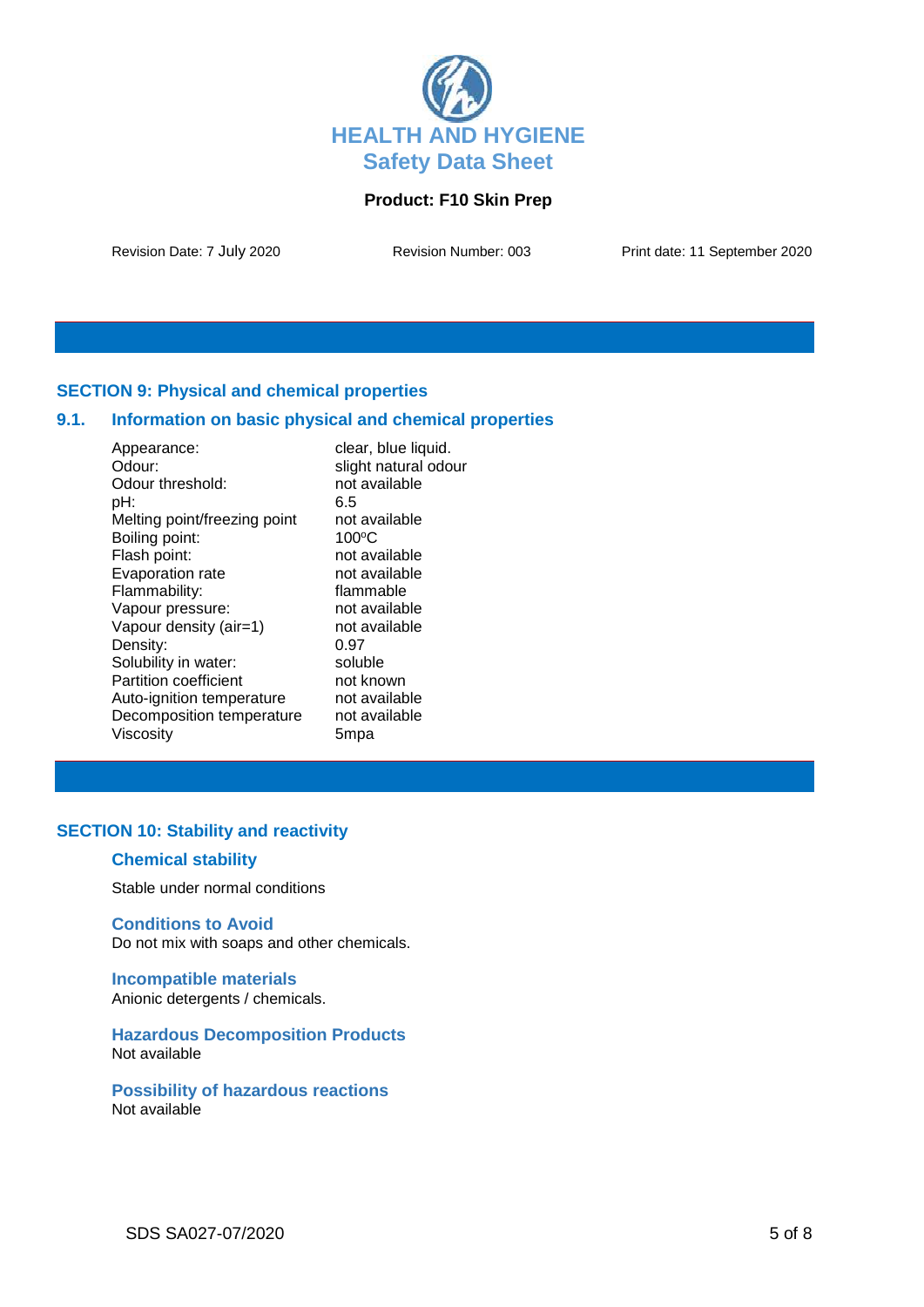

Revision Date: 7 July 2020 Revision Number: 003 Print date: 11 September 2020

# **SECTION 11: Toxicological information**

| <b>Toxicity</b>                                                |                                                                          |
|----------------------------------------------------------------|--------------------------------------------------------------------------|
| Acute Oral Toxicity: (Rat)                                     | None                                                                     |
| Acute Dermal Toxicity: (Rat)                                   | <b>None</b>                                                              |
| Acute Eye Irritation                                           | None                                                                     |
| <b>Acute Dermal Irritation</b>                                 | None                                                                     |
| <b>Acute Inhalation Toxicity</b>                               | None                                                                     |
| <b>Skin Sensitization</b>                                      | Not a skin sensitizer                                                    |
| Carcinogenicity, mutagenicity<br>And toxicity for reproduction | Not considered to be carcinogenic, mutagenic or toxic to<br>reproduction |

## **Ingestion**

Ingestion of this product may irritate the gastric tract causing nausea and vomiting.

**Inhalation** None

**Skin** None

**Eye** None

**Respiratory sensitation** Not a respiratory sensitiser.

## **Skin Sensitisation**

Not a skin sensitiser.

#### **STOT-single exposure**

Not expected to cause toxicity to a specific target organ.

### **STOT-repeated exposure**

Not expected to cause toxicity to a specific target organ.

### **Aspiration Hazard**

Not expected to be an aspiration hazard.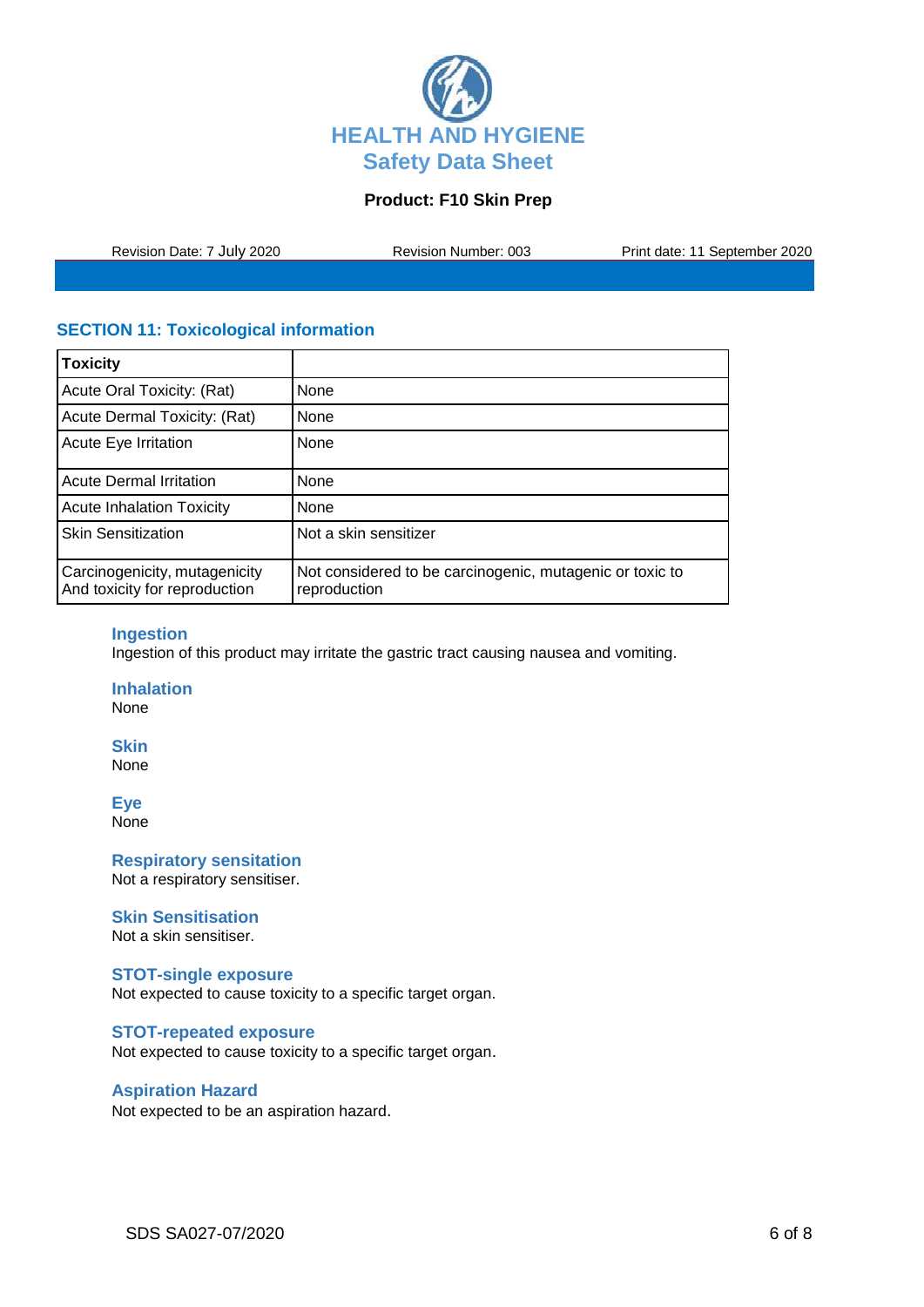

Revision Date: 7 July 2020 Revision Number: 003 Print date: 11 September 2020

# **SECTION 12: Ecological information**

**Eco toxicity**

The available ecological data is given below.

**Persistence and degradability** Biodegradable

**Mobility** Not mobile

**Bioaccumulative Potential** Not available

**Other Adverse Effects** Not available

**Environmental Protection** Prevent this material entering waterways, drains and sewers.

**Acute Toxicity – Fish** LC50 (fish): Not available

**Acute Toxicity – Daphnia** LC50 (Daphnia): Not available

## **SECTION 13: Disposal considerations**

The disposal of the spill waste material must be done in accordance with applicable local and national regulations

## **SECTION 14: Transport information (according to SANS 10228 and 10229-1)**

UN Number: 1987 UN Proper Shipping Name: Alcohol n.o.s

**Transport Hazard Classes** Class 3: Flammable liquid

**IMDG Marine pollutant** No